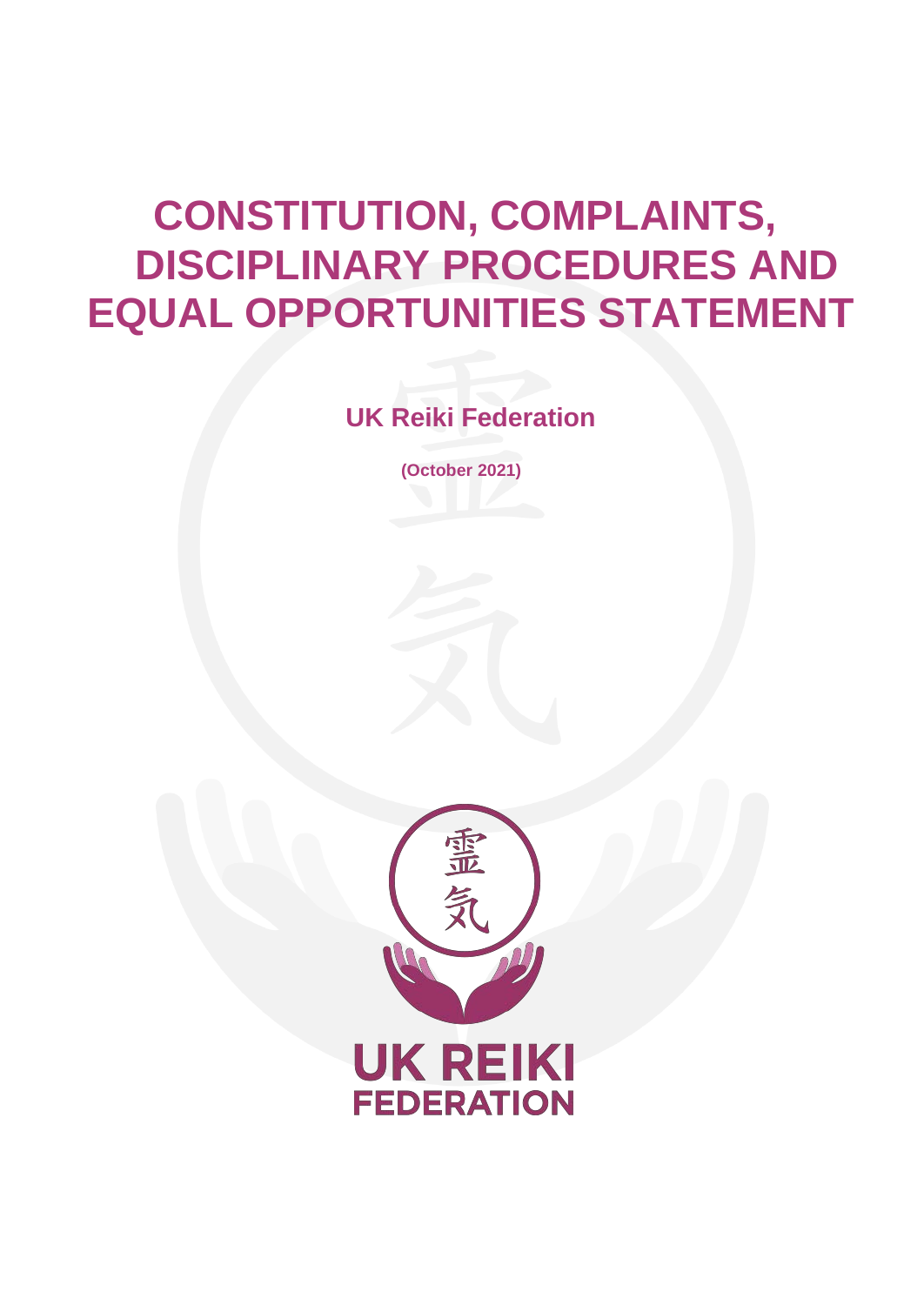# **CONSTITUTION 2021**

#### **1. NAME**

- 1.1. The name of the Federation is "The UK Reiki Federation" (hereinafter called "the Federation" and by the acronym "UKRF").
- 1.2. The name, logo and acronym may only be used by UKRF members who have attained the status of Practitioner or above and may only be used in accordance with guidelines set by the Management Committee which will be made available to members when permissions are granted. These guidelines may be subject to change as deemed necessary by the committee.

# **2. ADMINISTRATION**

Subject to the conditions below, the UKRF and its property shall be administered in accordance with this Constitution by the members of the Management Committee, constituted by Clause 7 of the Constitution ("the Management Committee").

# **3. AIMS & OBJECTIVES**

The UKRF is a national, independent, professional, non-profit making organization. Members working under the title of the UKRF must agree to abide by the Federations Code of Conduct and Code of Ethics & Professional Practice. The Aims & Objectives for which the Federation is established are for the purposes of support, education and training, and guidance in the professional practice of Reiki.

AIMS & OBJECTIVES:

- 3.1 To bring together individuals who are attuned to Reiki in- person and who practice Reiki on a professional basis.
- 3.2 To promote professionalism in the delivery of Reiki to the public (people and animals) and when necessary provide a form of recourse.
- 3.3 To develop, promote and support professional standards of training for Practitioners of Reiki and Animal Reiki, both within the Federation and with other UK professional organisations in order to achieve common standards.
- 3.4 To collate and provide information about existing Reiki research.
- 3.5 To pioneer and share new developments in the field of Reiki, working with both UK and international Reiki Organizations' and relevant external parties.
- 3.6 To provide the Reiki community, professional bodies, media and general public with resources for information, advice and support.
- 3.7 To inform and promote understanding, communication and good relations between different styles, systems and schools of Reiki with Usui lineages, within the UK and internationally.
- 3.8 To maintain Registers of Reiki and Animal Reiki Practitioners, Teacher Members and UKRF accredited courses.

#### **4. POWERS**

In furtherance of the UKRF Aims & Objectives the Management Committee may exercise the following powers:

- 4.1 Raise funds, and invite or receive contributions on the proviso that no substantial permanent trading activities are undertaken, and all activities conform to current legal requirements.
- 4.2 The power to purchase, lease or exchange, any property deemed necessary for the achievement of UKRF operations and to maintain and equip it for use.
- 4.3 The power subject to any consents required by law to sell, lease or dispose of all or any part of the property of the UKRF.
- 4.4 The power subject to any consents required by law to borrow money and to charge all or part of the property of the UKRF with repayment of the money so borrowed.
- 4.5 The power to secure any services deemed necessary in order to conduct Federation business.
- 4.6 The power to work with any other charities, voluntary bodies and statutory authorities in furtherance of UKRF Aims & Objectives or similar charitable causes, acting in an advisory capacity and to encourage the exchange information.
- 4.7 The power to establish or support any charitable trusts, bursaries, associations or institutions formed for all or any of the Aims & Objectives.
- 4.8 The power to appoint and constitute such advisory bodies as the Management Committee may think fit.
- 4.9 The power to amend this Constitution as deemed necessary by the Management Committee.
- 4.10 The power to instigate plans, protocols and actions considered necessary to legally achieve the Aims & Objectives of the UKRF as detailed in this constitution.

#### **5. MEMBERSHIP**

5.1 Membership of the UK Reiki Federation is open to individuals who acknowledge that the professional practice of Reiki is, at all times, supported by regular self-treatment, personal growth and development.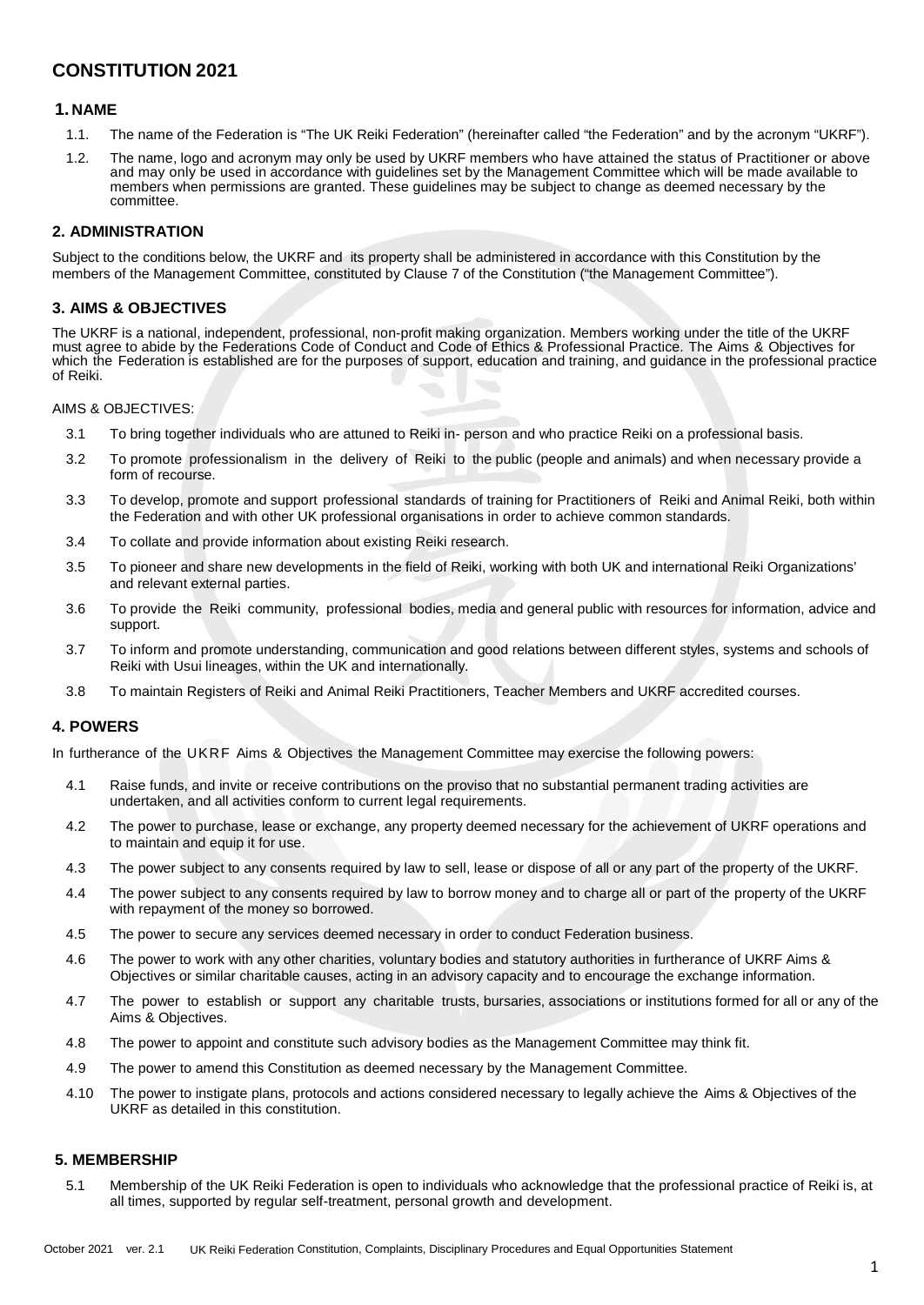- 5.2 Membership of the UKRF is offered in the following categories:
	- 5.2.1 **Friends –** Open to anyone interested in Reiki, but not necessarily attuned. No voting rights**.**
	- 5.2.2 **Student –** Open to any person undertaking Reiki training. A letter from their Reiki teacher confirming their status must be provided. No voting rights.
	- 5.2.3 **Associate –** Open to any person who has attained a minimum level of Reiki 1; it is a requirement that applicants have received in-person/face to face attunements whilst in the same geographical location as their Master for all levels of Reiki training. Applicants are required to provide a personal reference. Referees should not share a familial relationship with the applicant (spouse or in-laws etc.). Personal referees may include friends, co-workers, tutors, coaches, mentors and fellow students. Referees should state their relationship to the applicant and should reference the applicant's characteristics. No voting rights.
	- 5.2.4 **Practitioner –** Three levels of membership are available in this category. It is a requirement that applicants have received in-person/face to face attunements whilst in the same geographical location as their Master for all levels of Reiki training, a minimum of 9 months prior to the date of their application for membership;; members additionally trained to work with animals must also meet the equivalent requirements:
		- i. Practitioner Member (holds minimum Reiki 2 certificate).
		- ii. Master Practitioner (as for practitioner, plus holds minimum Reiki 3, 3a or Master Practitioner certificate).
		- iii. Master Teacher (as for practitioner, plus Master Teacher certificate and should have been practising Reiki for a minimum of 12 months).
		- iv. Foundation Animal Reiki Practitioner (holds minimum Reiki 2 certificate and Foundation Animal Reiki level 2 certificates).
		- v. Foundation Animal Reiki Master Practitioner (holds minimum Reiki Master Practitioner certificate and meets the requirements for Foundation Master Animal Reiki Practitioner certificate).
		- vi. Foundation Animal Reiki Master Teacher (holds minimum Reiki Master Teacher certificate and meets the requirements for Foundation Master Animal Reiki Teacher certificate.

Compliance with the UKRF Code of Ethics & Professional Practice, the UKRF Constitution and the UKRF Terms & Conditions of Membership is mandatory for all Practitioner/ Teacher, Associate and Student members. All Student, Associate and Practitioner/Teacher members are required to formally agree to comply with the UKRF Terms & Conditions of Membership, Code of Ethics & Professional Practice, and abide by the Disciplinary Procedures as a condition of membership.

- 5.3 **Applicants completing paper forms** must sign a declaration stating that they have;
	- 5.3.1 Read the UKRF Constitution and understand their responsibilities as UKRF members.
	- 5.3.2 Agree to comply with the UKRF Code of Ethics & Professional Practice, and abide by the Disciplinary Procedures.
	- 5.3.3 Agree to comply UKRF Terms and Conditions of membership.
- 5.4 **Applicants completing on line registration forms** must check the relevant boxes in declaration that they have;
	- 5.4.1 Read the UKRF Constitution and understand their responsibilities as UKRF members.
	- 5.4.2 Agree to comply with the UKRF Code of Ethics & Professional Practice, and abide by the Disciplinary Procedures.
	- 5.4.3 Agree to comply UKRF Terms and Conditions of membership.

The Code of Ethics & Professional Practice and UKRF Constitution may periodically be subject to change in order to comply with new professional and legislative requirements. The UKRF will endeavor in these circumstances to notify members of such changes but ultimately it is the responsibility of the member to ensure that they are fully acquainted with the current requirements.

#### 5.5 **Practitioner Applicants must provide:**

- 5.5.1 A completed UKRF membership application form.
- 5.5.2 Supporting documents relevant to their level of membership.
- 5.5.3 Character references:
	- i. **New Applicants**: New Practitioner applicants must provide a professional character reference. Professional referees may include tutors, professional mentors, employers / previous employers, professional coaches, coworkers. They should state their relationship to the applicant and ideally reference the applicant from a professional / employment perspective rather than a personal view point.
	- ii. **Student to Practitioner**: As New Applicants.
	- iii. **Associate to Practitioner**: Applicants who already hold Associate membership with the UKRF are required to provide one additional professional reference. Professional referees may include tutors, professional mentors, employers / previous employers, professional coaches, co-workers. They should state their relationship to the applicant and ideally reference the applicant from a professional / employment perspective rather than a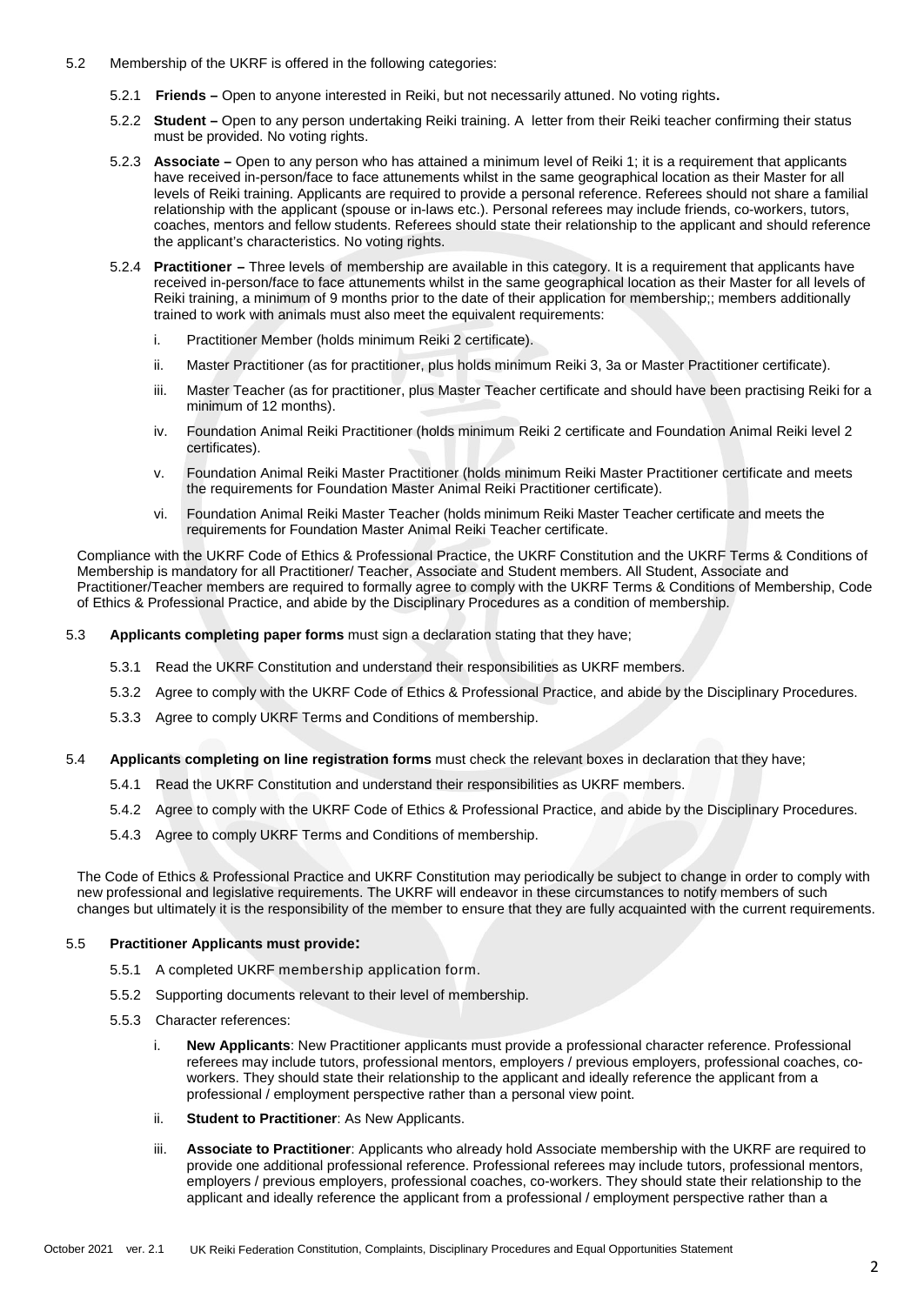personal view point.

- 5.5.4 Confirmation of insurance. Animal Reiki Practitioners must have insurance for both working with people and animals.
- 5.5.5 Disclosure of any prosecutions, current or spent convictions.
- 5.5.6 Disclosure of any insurance claims relating to their work as a therapist.
- 5.5.7 Disclosure of any instance where insurance relating to their work as a therapist has been refused or had any special terms or conditions imposed by an insurance provider.
- 5.5.8 Disclosure of refused entry to, or expelled from any professional association, accredited voluntary register, regulatory body or similar organisation.
- 5.6 New categories of membership and additional requirements and conditions of membership may be developed as the Management Committee deems necessary.
- 5.7 Acceptance of membership is at the discretion of the Management Committee.
- 5.8 The Management Committee will not be required to state its reasons for any membership which is rejected, deferred, or offered in a different category.
- 5.9 Membership will be terminated if:
	- 5.9.1 Any membership or subscription fee is not paid by the due date.
	- 5.9.2 The member resigns from membership by notice in writing sent to the UKRF central office or such other address as decreed by the Management Committee.
	- 5.9.3 After due enquiry the Management Committee withdraws membership. No reason need be given for this decision provided that the person concerned will have the right to attend and be heard by the Management Committee before a decision is finalised.

# **6. SUBSCRIPTIONS**

- 6.1 Members agree to pay subscription fees to the UKRF. Subscription fee rates, categories and durations may be subject to change as deemed necessary by the Management Committee.
- 6.2 The first subscription will fall due and must be paid when applying for membership. Subscriptions are valid for twelve consecutive months after which time candidates must renew their membership. Subsequent renewals will fall due every twelve months thereafter, unless otherwise stated by the Management Committee.
- 6.3 the event of an applicant being refused, any subscription paid in advance will be refunded.
- 6.4 The UKRF will not refund subscription / renewal fees to members wishing to terminate their membership once a certificate of membership has been issued.

#### **7. THE MANAGEMENT COMMITTEE**

- 7.1 Subject to the provisions of this Constitution, the Management Committee shall consist of the Chair, Vice- Chair, Treasurer, and Secretary with up to eleven further voting members representing diversity in Reiki.
- 7.2 Further non-voting members may be co-opted from time to time by the Management Committee and attend meetings when specifically invited for their contribution at that meeting.
- 7.3 Officers of the UKRF will have the full power to act in the name, and on behalf of the UKRF in exercising and amending day to day administrative duties and to make, amend and repeal rules, regulations and protocols in matters relating to adherence to legal, regulatory and professional requirements.
- 7.4 The Management Committee will meet in person or via video conference a minimum of four times a year. All other communication will be conducted by e-mail, telephone, video conference or by other means as is required to responsibly carry out their duties.
- 7.5 Only voting members of the Management Committee may vote at formal meetings other than by specific invitation.
- 7.6 Convening meetings of the Management Committee is the responsibility of the Secretary, or in his/her absence, of the Chair or Vice Chair. A minimum of two weeks' notice in writing should be given to all Management Committee Members and other persons so required to attend, stating date, time and mode or place of meeting.
- 7.7 In the event of business needing to be dealt with urgently, any two officers of the Management Committee may call an Emergency meeting by formally inviting all Management Committee Members to attend. In such circumstances invitations are to be sent by an appropriate medium, with a minimum of 48 hours notice, and subsequently confirmed by email within the same period.
- 7.8 For the purposes of conducting the business of the UK Reiki Federation during a meeting three voting members of the Management Committee, one of whom is a signatory officer, will form a quorum.
- 7.9 The Management Committee will have full power to act in the name, and on behalf of the UKRF and in particular, power to:
	- 7.9.1 Regulate its meetings and proceedings.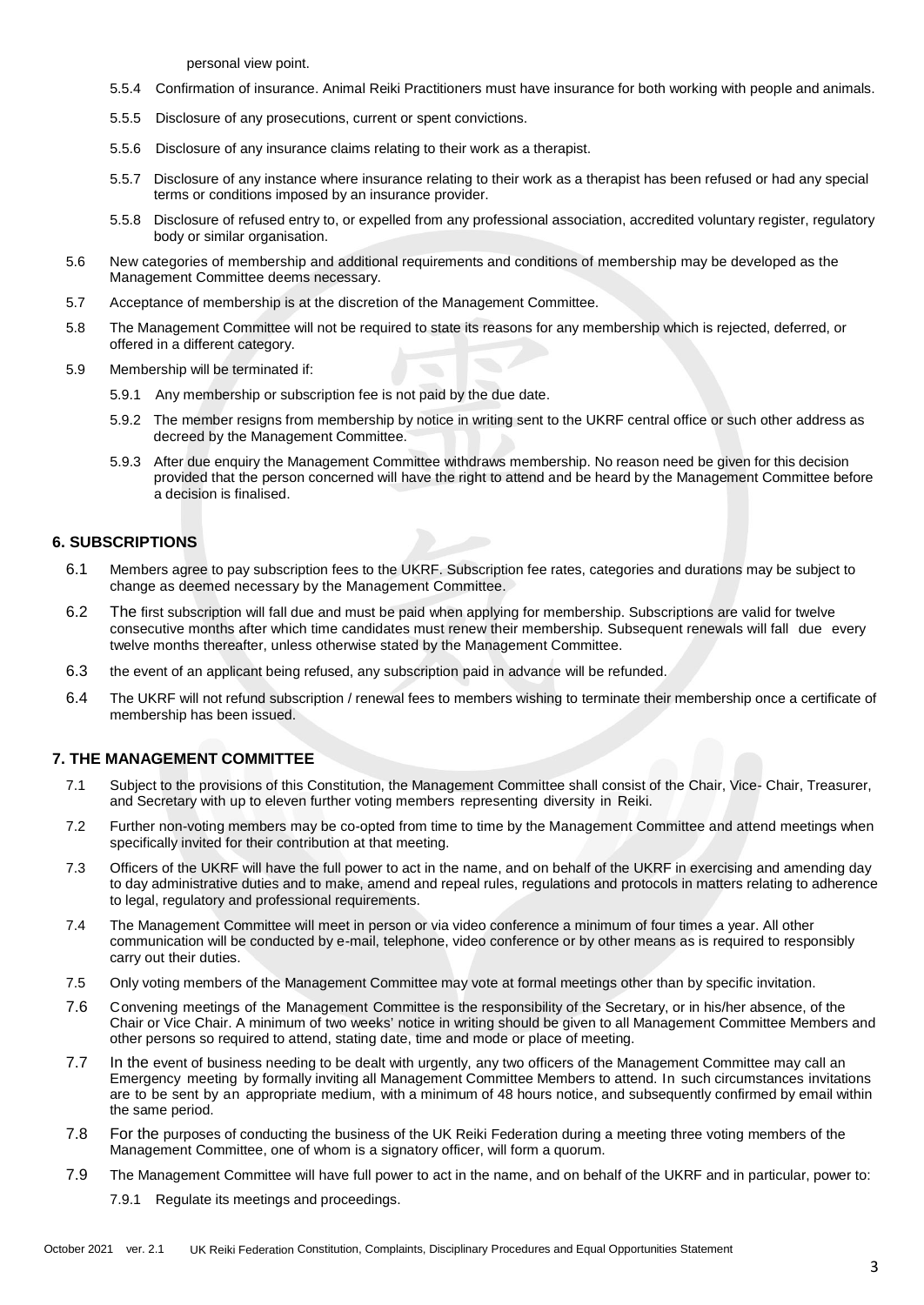- 7.9.2 Delegate any of its powers and functions, subject to such conditions and instructions as it may think fit, to any of its members or group of members provided that all actions of any such group are reported to and confirmed by the Management Committee.
- 7.9.3 Appoint signatories that wiil be empowered to operate bank accounts of the UKRF, provided that not less than two signatories will be required for each transaction, one of whom will be a Management Committee member.
- 7.9.4 To make, amend and repeal rules and regulations, other than those of dealing with legal, regulatory and professional requirements provided that they are not in contravention of this Constitution.
- 7.9.5 Give rulings on the interpretation of this Constitution and other rules and matters pertaining to the UKRF, which will be conclusive and binding unless revoked by the Management Committee.
- 7.9.6 Use contract service providers on such terms as the Management Committee thinks fit.
- 7.9.7 If there is a specific task which needs to be carried out on behalf of the UKRF and for which payment would normally be made, members with the necessary expertise may be eligible to apply at the discretion of the Management Committee.
- 7.10 Declarations of interest. All members of the Management Committee must declare any conflicts of interest at the start of each Management Committee meeting.

#### **8. RECORDS**

- 8.1 The UKRF Management Committee will maintain records of:
	- 8.1.1 Members of the UKRF.
	- 8.1.2 A register of practitioner and teacher members.
	- 8.1.3 Professional Indemnity and Public Liability Insurance cover held by practitioner members.
	- 8.1.4 A record of complaints and disciplinary proceedings levied against members.
	- 8.1.5 All appointments and retirements of members of the Management Committee.
	- 8.1.6 The names of the members present at each meeting of the Management Committee.
	- 8.1.7 The resolutions and proceedings of AGMs and other meetings of the Management Committee.
- 8.2 The Management Committee will keep minutes of the proceedings at meetings of the Management Committee and any sub-committee.
- 8.3 The Management Committee may appoint subcommittees for the purpose of making any inquiry, supervising or performing any function or duty, which would be more conveniently undertaken or carried out by a subcommittee provided that all acts and proceedings of any such sub-committees are fully and promptly reported to the Management Committee.

#### **9. ELECTION OF THE MANAGEMENT COMMITTEE MEMBERS**

- 9.1 The offices of the Management Committee of the UKRF will all run for a term of 3 years.
- 9.2 Members of the Management Committee retiring at an AGM will be eligible for re-election.
- 9.3 Each member of the Management Committee will be elected at the AGM and shall hold office until:
	- 9.3.1 The close of their elected term.
	- 9.3.2 He or she resigns his or her office by notice in writing to the Officers of the UKRF.
	- 9.3.3 Is removed from office by resolution duly passed at a valid meeting of members of the Management Committee.
- 9.4 All Management Committee members must be Practitioner members of the UKRF. Under exceptional circumstances special dispensation may be made for Associate members with skills or knowledge which are deemed essential to the functioning of the UKRF.
- 9.5 The Management Committee in its discretion will have power to fill any casual vacancy on the Management Committee by co-option, or the office may be left unfilled until the next meeting.
- 9.6 The proceedings of the Management Committee will not be invalidated by any vacancy among their number, by any failure to appoint, by any defect in the appointment or qualification of a member.
- 9.7 No person will be entitled to act as a member of the Management Committee whether on a first or on any subsequent entry into office until after signing a declaration of acceptance and willingness to act in the trusts of the UKRF.

#### **10. MANAGEMENT COMMITTEE MEMBERS NOT TO BE PERSONALLY INTERESTED.**

- 10.1 Subject to the provisions of sub-clauses (b) and (c) of this clause no member of the Management Committee will acquire any interest in property belonging to the UKRF or receive remuneration or be interested in any contract entered into by the UKRF.
- 10.2 Any member of the Management Committee who is a solicitor, accountant or other person engaged in a profession may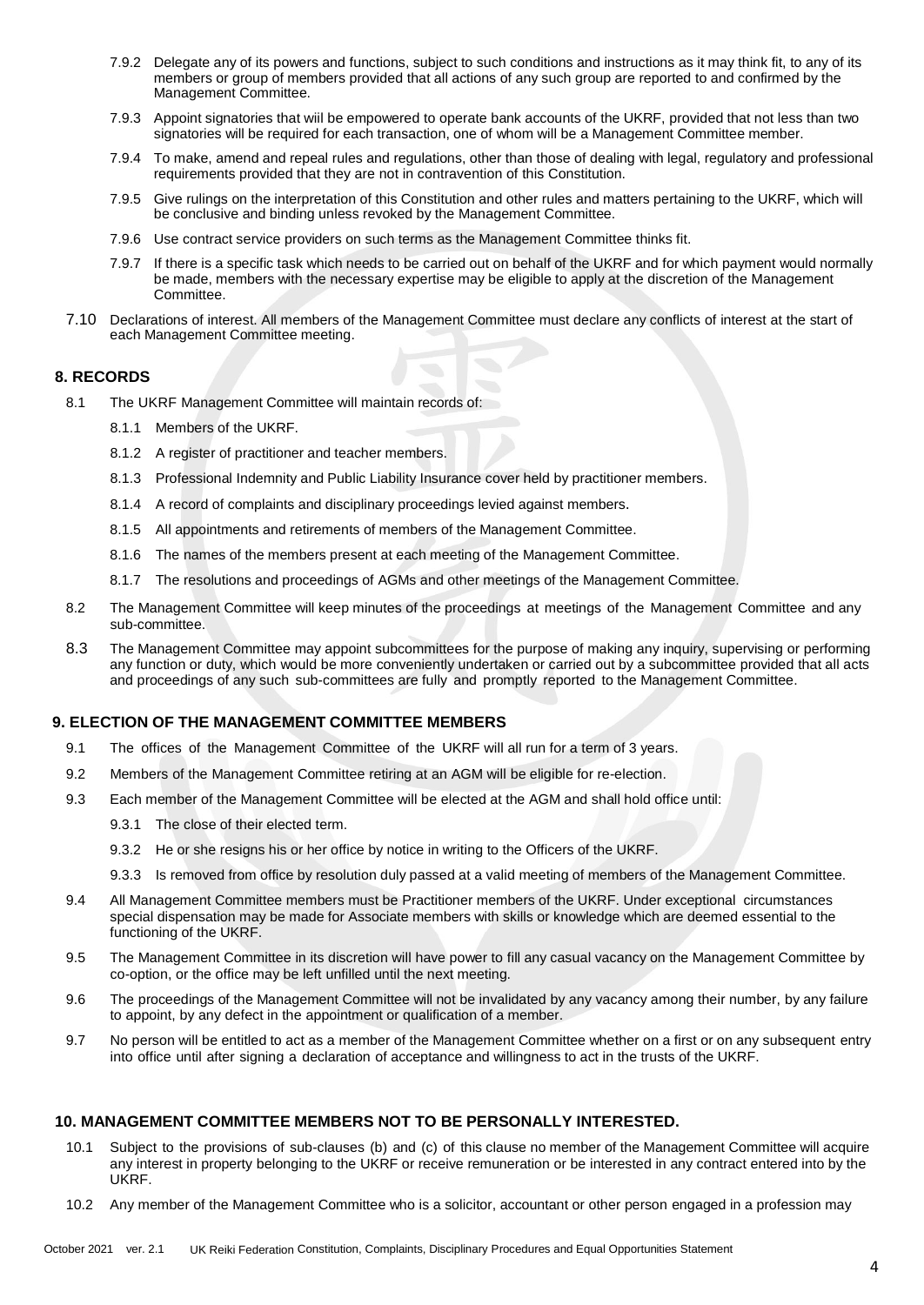charge and be paid all the usual professional charges for business done by him/her or their firm, when instructed by the other members of the Management Committee to act in a professional capacity on behalf of the UKRF. Provided that at no time a majority of the members of the Management Committee benefit under this provision and that a member of the Management Committee will withdraw from any meeting at which his/her own instruction, contract or remuneration, or that of his or her firm, is under discussion.

10.3 The Management Committee will be permitted to engage as a consultant the service provider provided that he/she or they shall withdraw from any meeting at which his/her post, or their own remuneration or contract is under discussion.

### **11. ACCOUNTS**

- 11.1 The Management Committee will ensure that proper accounts are kept with respect to all sums of money received and expended by the UKRF and of the assets and liabilities of the UKRF.
- 11.2 The Management Committee will have prepared an annual statement of accounts, giving a true view of the state of finances, which are presented at the AGM together with a report of the work of the UKRF during the same period.
- 11.3 Accounts will be verified by a suitably qualified person appointed by the Management Committee.
- 11.4 The funds belonging to the UKRF will be applied in furthering the Aims & Objectives and in the general administration of the UK Reiki Federation.

# **12. RECEIPTS AND EXPENDITURE**

The funds of the UKRF, including all donations, contributions and bequests, will be paid into an account operated by the Management Committee in the name of the UKRF at such bank as the Management Committee shall from time to time decide. All cheques drawn on the account must be signed and/or authorised by at least two signatories at least one of whom is a member of the Management Committee.

# **13. UKRF AGM, EGM'S & FESTIVAL**

- 13.1 There will be held in each year a meeting of members, Annual General Meeting, (hereinafter called the "AGM"), which may be in a physical geographical location or via video conference, in order to conduct the following business:
	- 13.1.1 To receive from the Management Committee annual reports from all members holding positions and a report on the statement of accounts for the preceding year.
	- 13.1.2 To elect members to the Management Committee.
	- 13.1.3 Any other business (if applicable), which it may, in the opinion of the chairman, be proper to transact without advance notice.
- 13.2 The Chair at the AGM will be taken by:
	- 13.2.1 The Chair of the Management Committee, in absence
	- 13.2.2 The Vice Chair, in absence
	- 13.2.3 Any other member of the Management Committee.
- 13.3 No business will be transacted at the AGM unless a quorum of members is present: a minimum of 15 Practitioner members, plus 3 Management Committee members, of whom one should be a signatory officer, shall be a quorum.
- 13.4 A copy of the accounts and reports must be sent to every member at least 21 days before the AGM takes place.
- 13.5 Every member of the UKRF shall be entitled to attend the AGM. Any person attending the meeting shall, if called upon, prove his or her right to attend by producing evidence of current membership.
- 13.6 The AGM shall be convened by the Management Committee giving not less than 6 weeks' notice in writing to every member specifying the place, the date, and time of the meeting, enclosing the proposed agenda, and when appropriate detailing the nominees for each office due for re-election/appointment. The Management Committee shall be responsible for advising voting members when nominations are due and shall give members not less than 4 weeks' notice of the same prior to the date set by the Committee for the return of nominations to the Secretary. Nominations shall not be accepted after the stated date.
- 13.7 Voting for election to the Management Committee shall take place at the AGM, or by receipt of Proxy Voting forms by a date specified by the Management Committee.
- 13.8 Save in respect of a Resolution in accordance with paragraph 15.1 below, all questions arising at the AGM shall be decided by a simple majority of those present and entitled to vote thereat. In the case of an equality of votes the Chair shall have a second or casting vote.
- 13.9 An Extraordinary General Meeting (hereinafter called the "EGM") may be held in the event that one or more issues arise requiring the consensus of members and is too serious or urgent to wait until the next AGM.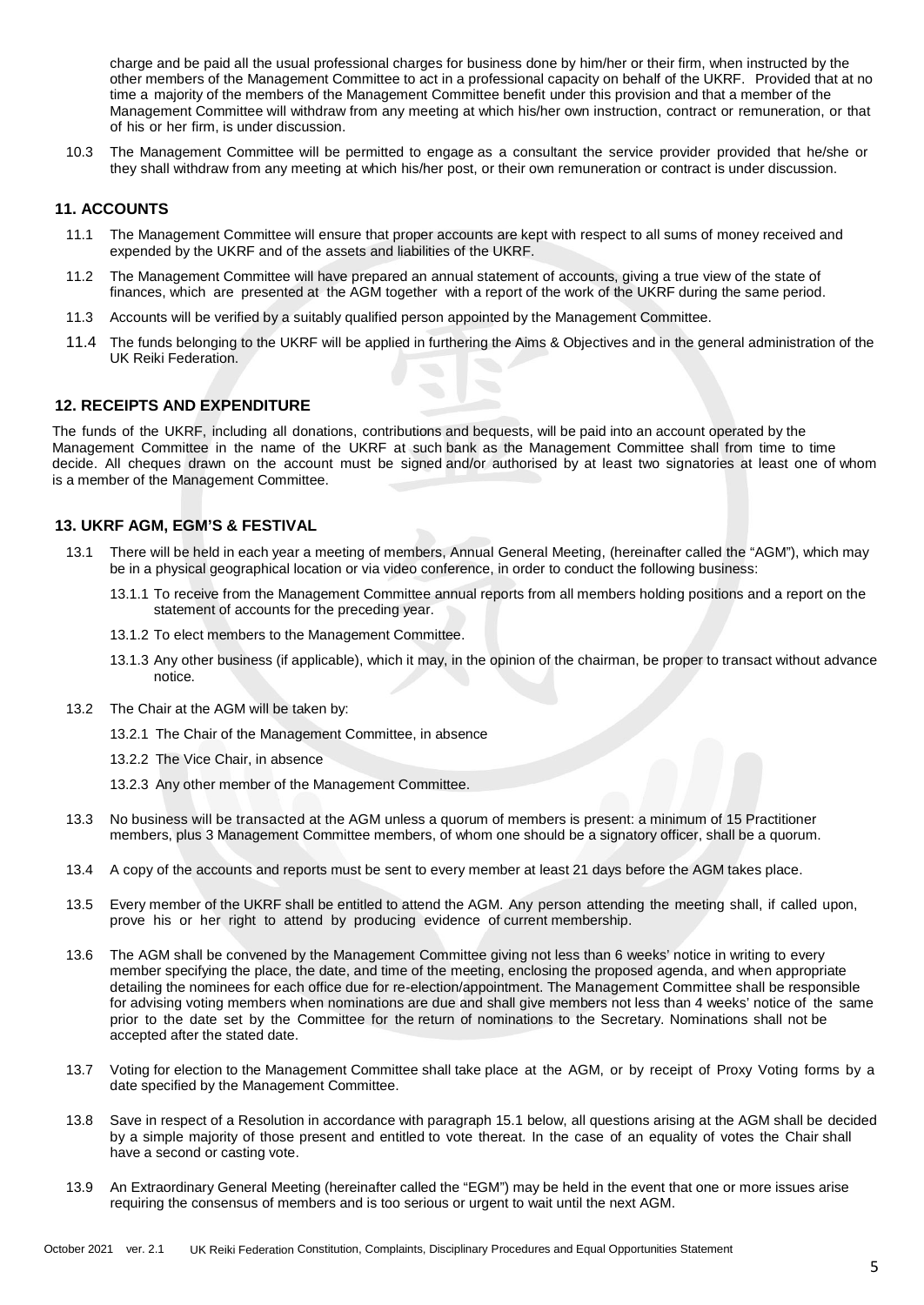- 13.10 The EGM shall be convened by the Management Committee giving not less than the minimum statutory notice of 14 days in writing to every member specifying the place, the date, and time of the meeting, enclosing the proposed agenda and purpose of the EGM.
- 13.11 The EGM may be held in a physical geographical location or via video conference.

# **14. SPECIAL MEMBER MEETINGS**

The Management Committee may call a special member meeting of the UKRF at any time if at least 15 voting members request such a meeting in writing stating the business to be considered. At least 21 days' notice must be given, the notice must state the business to be discussed. The Secretary or other person specially appointed by the Management Committee shall keep a full record of proceedings at this meeting of the UKRF. A minimum of three Management Committee members and 15 other Practitioner members present shall be a quorum. Save in respect of a Resolution in accordance with paragraph 15. a) below, all questions arising at a special meeting shall be decided by a majority of votes of those members present validly cast at a special meeting.

# **15. ALTERATION OF CONSTITUTION AND DISSOLUTION OF THE UKRF**

- 15.1 This Constitution may be altered by a Resolution passed by not less than two thirds of those votes validly cast by members present and voting at a members' meeting, so long as such alterations comply with both current professional regulatory and legislative requirements.
- 15.2 Proposals for any such alteration, repeal or addition shall be put in writing to the Management Committee for submission as a proper notice of proposed Motion to such a meeting.
- 15.3 In the event of the dissolution of the UKRF and by agreement of the majority of votes validly cast, all funds held by the UKRF shall first be used for discharging any liabilities and then be distributed to charities and worthy organisations as shall be decided by the members then in attendance.
- 15.4 There shall be no general refund of subscriptions to members.

# **16. NOTICES**

Any notice required to be served on any member of the UKRF shall be in writing and shall be served by the Secretary or the Management Committee on any member either personally or by sending it through the post in a prepaid letter addressed to such member at his or her last known address in the United Kingdom, and any letter so sent shall be deemed to have been received within 10 days of posting.

# **17. CODES OF ETHICS APPLICABLE TO MEMBERS**

The UK Reiki Federation expects and charges all of its members to conduct themselves at all times in such manner as to not bring the Federation and its good name into disrepute. All UKRF members are required to ensure that they abide by all current local and national legislation in their country of residence; as applicable to their category of membership and in regard to their practice of Reiki. Failure to comply with the law may result in the termination of membership. Each voting member shall be required to sign a statement to the effect that she or he has read this Constitution, the Code of Ethics and Professional Practice and Membership Terms & Conditions and has agreed to abide by them.

#### **18. INTERPRETATION**

The Management Committee will be the final authority for the interpretation of the rules of the UKRF and of this Constitution.

# **19. COMPLAINTS AND DISCIPLINARY PROCEDURES**

All members of the UKRF are required to comply with a complaints and disciplinary procedure incorporating the principles set out in these Rules and any authorised amendments thereof. The complaints and disciplinary procedure shall be determined and amended from time to time by the Management Committee and will include the right to an appeal. Full details of the current complaints and disciplinary procedure are available from the UK Reiki Federation upon request and are published on the website.

### **20. EQUAL OPPORTUNITIES STATEMENT**

The UKRF opposes all form of discrimination on the grounds of racial or ethnic origin, cultural or religious background, disability, gender, sexual orientation, age or employment status, in accordance with law. UKRF will endeavour to eliminate any discriminatory practices from its operations and will promote equality of opportunity.

Those recruited to work voluntarily for UKRF may be offered training and other opportunities on the basis of objective criteria, ability and suitability. There will be no discrimination on the grounds of racial or ethnic origin, cultural or religious background, disability, gender, sexual orientation or age. This policy will be made explicit in all course publicity literature and in job descriptions/person specifications.

Procedures will be developed to ensure that any grievance brought by any person contracted or otherwise involved with UKRF, because he/she believes that they have suffered inequitable treatment within the scope of this policy will be dealt with fairly and promptly.